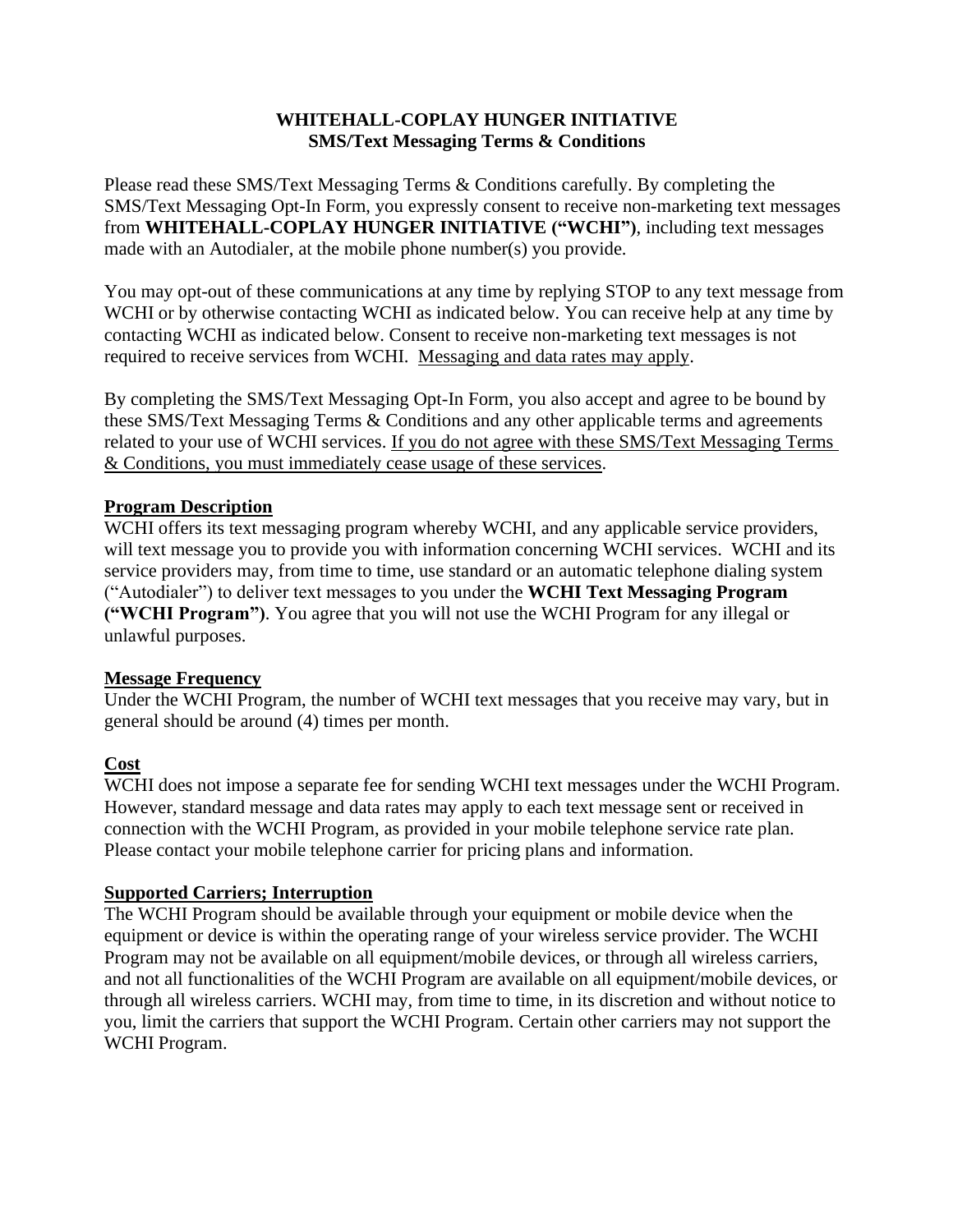Delivery of information and content to your equipment/mobile device may fail due to a variety of circumstances or conditions. The WCHI Program is subject to transmission limitation or interruption. You understand and acknowledge that mobile network services are outside of WCHI's control, and WCHI is not responsible or liable for issues arising therefrom, or the failure thereof, including, without limitation, technical, hardware, software, electronic, network, telephone or other communications malfunctions, errors or failures of any kind, errors in transmission, traffic congestion, lost or unavailable network connections, telephone connections, wireless phone connections, website, Internet, or ISP availability, unauthorized human intervention, traffic congestion, incomplete or inaccurate capture of entry information (regardless of cause) or failed, incomplete, garbled, jumbled or delayed transmissions which may limit or restrict your ability to receive or send a message, including any injury or damage to your or any other person's equipment/wireless device relating to or resulting from participating in or using the WCHI Program. If the WCHI Program is not available within your intended location, you agree that your sole remedy is to cease using the WCHI Program.

## **How to Opt-In**

To opt-in to receive text messages from WCHI under the WCHI Program, complete the SMS/Text Messaging Opt-In Form and submit it to WCHI. WCHI will then send you a text message asking you to confirm your enrollment in the WCHI Program.

#### **How to Opt-Out**

To stop receiving text messages from WCHI, text STOP to the code from which the text messages are being sent. You will then receive confirmation of your opt-out of the WCHI text messaging program. You may also opt out by providing written notice to Whitehall -Coplay Hunger Initiative, 1080 Schadt Ave, Whitehall, PA 18052 or by emailing WhitehallCoplayHunger@gmail.com or by calling 484-225-0358.

#### **Your Mobile Telephone Number**

You represent that you are the account holder for the mobile telephone number(s) that you provide or that you have the account holder's permission to enter the mobile telephone number(s) that you provide and that you will not initiate messages to the mobile phone of any other person or entity. You agree to maintain accurate, complete, and up-to-date information with WCHI regarding your use of the WCHI Program, including, without limitation, notifying WCHI in writing immediately if you change, or cease being the regular user of, your mobile telephone number. You agree to indemnify WCHI in full for all claims, expenses, damages, and costs, including reasonable attorneys' fees, related to or caused in whole or in part by your failure to notify WCHI if you change your telephone number, or cease being the regular user of the telephone number, including, but not limited to, all claims, expenses, damages, and costs related to or arising under the Telephone Consumer Protection Act, 47 U.S.C. § 227 et seq.

# **Privacy**

WCHI's Privacy Policy may be accessed at the following link: <https://www.whitehallcoplayhungerinitiative.org/policies--terms.html>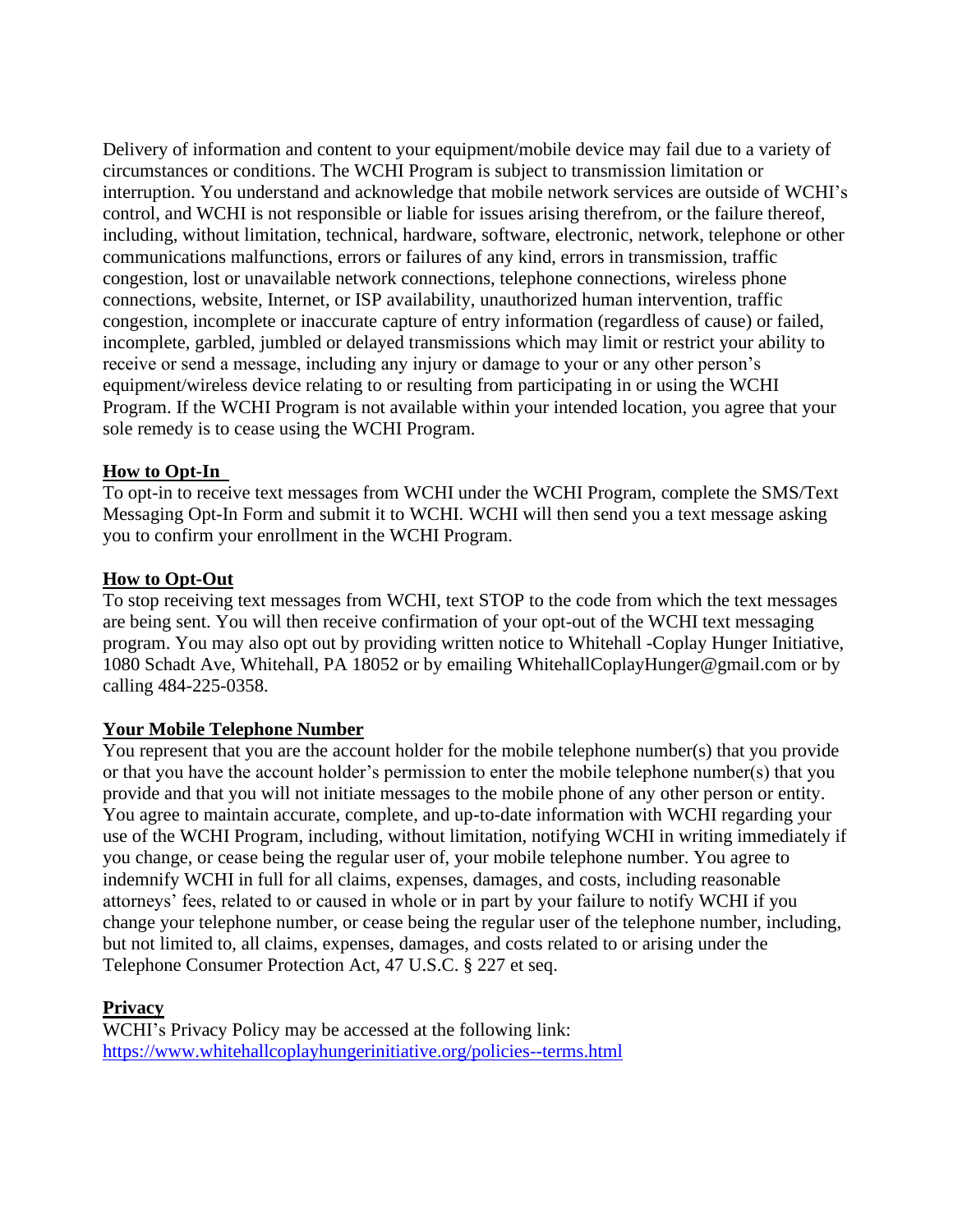## **Support/Help**

To request more information or to request help with the WCHI Program, provide written notice to Whitehall-Coplay Hunger Initiative, 1080 Schadt Ave, Whitehall, PA 18052 or email WhitehallCoplayHunger@gmail.com or call 484-225-0358.

# **Eligibility**

By enrolling in the WCHI Program, you certify that you are (i) a resident of the United States, (ii) eighteen (18) years of age or older, (iii) authorized to enroll the mobile phone number in the WCHI Program, and (iv) authorized to incur any mobile message or data charges incurred by participating. WCHI reserves the right to require you to prove the foregoing to participate in the WCHI Program.

# **Changes to These SMS/Text Messaging Terms & Conditions**

WCHI may revise, modify, or amend these WCHI SMS/Text Messaging Terms & Conditions at any time. Any such revision, modification, or amendment shall take effect when it is posted to the WCHI website. You agree to review these WCHI SMS/Text Messaging Terms & Conditions periodically to ensure that you are aware of any changes. Your continued consent to receive WCHI text messages will indicate your acceptance of those changes.

# **Amendment; Termination of Text Messaging**

WCHI may suspend or terminate your receipt of WCHI text messages if WCHI believes you are in breach of these WCHI SMS/Text Messaging Terms & Conditions. Your receipt of WCHI text messages is also subject to termination in the event that your mobile telephone service terminates or lapses. WCHI reserves the right to modify or discontinue, temporarily or permanently, all or any part of WCHI text messages and the WCHI Program, for any reason, with or without notice to you.

# **Release; No Warranties; Limitation of Liability**

By participating in the WCHI Program, you agree to release and hold harmless WCHI and its representatives, agents, successors, assigns, employees, officers and directors, from any and all liability, for loss, harm, damage, injury, attorneys' fees, cost or expense whatsoever including without limitation, property damage, personal injury and death that may occur in connection with the WCHI Program, or your use thereof, and for any claims, matters, or disputes based on violation of law or infringement or violation of any rights of any person or entity, including, without limitation, violation of publicity rights, defamation, or invasion of privacy.

THE WCHI PROGRAM IS PROVIDED AS IS, WHERE IS AND WITH ALL FAULTS AND WITHOUT WARRANTY OF ANY KIND, EITHER EXPRESS, IMPLIED, WRITTEN, ORAL OR ARISING UNDER CUSTOM OR TRADE. WCHI DISCLAIMS ALL WARRANTIES, INCLUDING, BUT NOT LIMITED TO, ANY IMPLIED WARRANTIES OF MERCHANTABILITY, FITNESS FOR A PARTICULAR PURPOSES AND NON-INFRINGEMENT.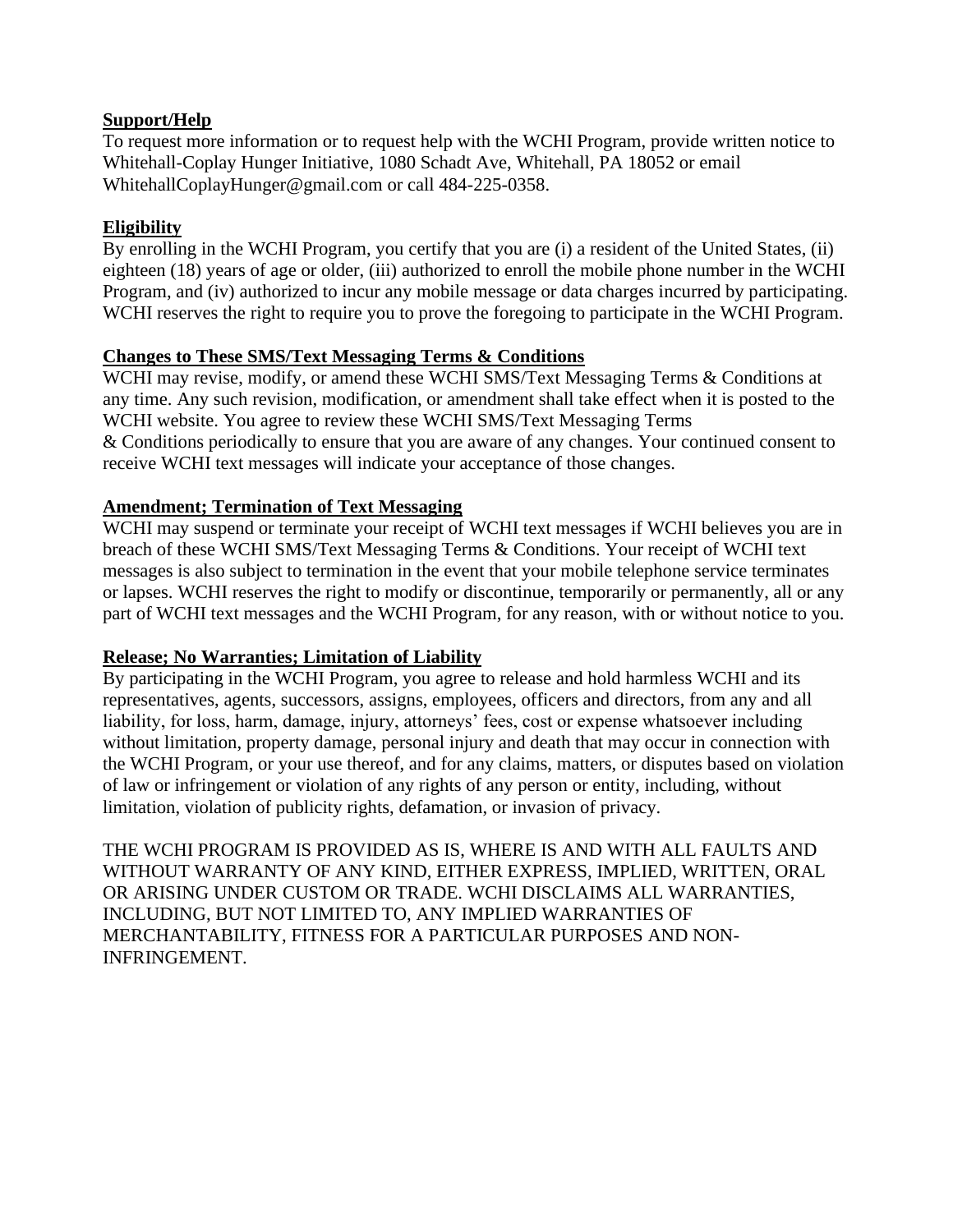In no event shall WCHI be liable to you, or to any third party, for any losses or damages whatsoever arising out of or resulting from the WCHI Program, or your use thereof, regardless of the theory of recovery, including, without limitation, direct, indirect, consequential, incidental or special damages, lost profits, punitive damages, attorney's fees or any damages arising out of or resulting from a statutory or regulatory violation, negligence, gross negligence, strict liability, tortious conduct, willful misconduct or fraud, breach of contract, or breach of warranty. To the extent this damage waiver is contrary to applicable law, your or any third party's maximum recovery for any losses or damages whatsoever arising out of or resulting from the WCHI Program, or your use thereof, regardless of the theory of recovery, is \$10.00.

### **Arbitration/Class Action Waiver**

ALL DISPUTES, MATTERS, OR CLAIMS BETWEEN YOU AND WCHI ARISING OUT OF OR RELATING IN ANY WAY TO THESE SMS/TEXT MESSAGING TERMS & CONDITIONS, ANY TEXT MESSAGES BETWEEN YOU AND WCHI OR ANYONE ACTING ON YOUR OR WCHI'S BEHALF, OR THE WCHI PROGRAM, REGARDLESS OF THE THEORY OF LIABILITY OR RECOVERY, MUST BE RESOLVED SOLELY BY ARBITRATION CONDUCTED EXPEDITIOUSLY IN ACCORDANCE WITH THE AMERICAN ARBITRATION ASSOCIATION CONSUMER ARBITRATION RULES ("AAA RULES") BY A SOLE ARBITRATOR SELECTED BY THE PARTIES TO THE DISPUTE FROM THE NATIONAL OR PENNSYLVANIA PANEL OF ARBITRATORS. ALL DISPUTES, MATTERS, OR CLAIMS BETWEEN YOU AND WCHI INCLUDES, WITHOUT LIMITATION, ANY ACTUAL OR ALLEGED STATUTORY OR REGULATORY VIOLATION, EQUITABLE CLAIM, NEGLIGENCE, GROSS NEGLIGENCE, STRICT LIABILITY, TORTIOUS CONDUCT, WILLFUL MISCONDUCT OR FRAUD, BREACH OF CONTRACT, BREACH OF WARRANTY, AS WELL AS ALL DISPUTES, MATTERS, OR CLAIMS ARISING OUT OF OR RELATING IN ANY WAY TO THE ARBITRATION/CLASS ACTION WAIVER PROVISION OR THE RELEASE; NO WARRANTIES; LIMITATION OF LIABILITY PROVISION.

This agreement to arbitrate is intended to be broadly interpreted, and expressly includes disputes, matters, or claims brought under the Telephone Consumer Protection Act, 47 U.S.C. § 227 et seq., or any other statute, regulation, or legal or equitable theory. THIS PROVISION MUST BE CONSTRUED IN ACCORDANCE WITH, AND THE ARBITRATION MUST BE GOVERNED BY, THE FEDERAL ARBITRATION ACT (9 U.S.C. § 1 et seq.). ANY JUDGMENT UPON THE DECISION RENDERED BY THE ARBITRATOR MAY BE ENTERED BY ANY COURT HAVING JURISDICTION. UNLESS OTHERWISE REQUIRED BY LAW, THE ARBITRATOR IS PROHIBITED FROM AWARDING DAMAGES IN EXCESS OF THE LIMITATIONS SET FORTH IN THESE SMS/TEXT MESSAGING TERMS & CONDITIONS.

ARBITRATION PROCEEDINGS MAY BE COMMENCED BY EITHER PARTY TO THIS AGREEMENT BY DELIVERING TO THE OTHER PARTY A WRITTEN NOTICE IN ACCORDANCE WITH THE AAA RULES. ANY ARBITRATION HEARING SHALL BE HELD IN LEHIGH COUNTY, PENNSYLVANIA, UNLESS THE PARTIES TO THE DISPUTE AGREE OTHERWISE. ANY JUDGMENT RENDERED BY ARBITRATION SHALL BE FINAL AND BINDING ON THE PARTIES, AND MAY BE ENTERED IN ANY COURT OF COMPETENT JURISDICTION. NOTWITHSTANDING ANY AAA RULES TO THE CONTRARY, THE AWARD OF THE ARBITRATOR MUST BE MADE